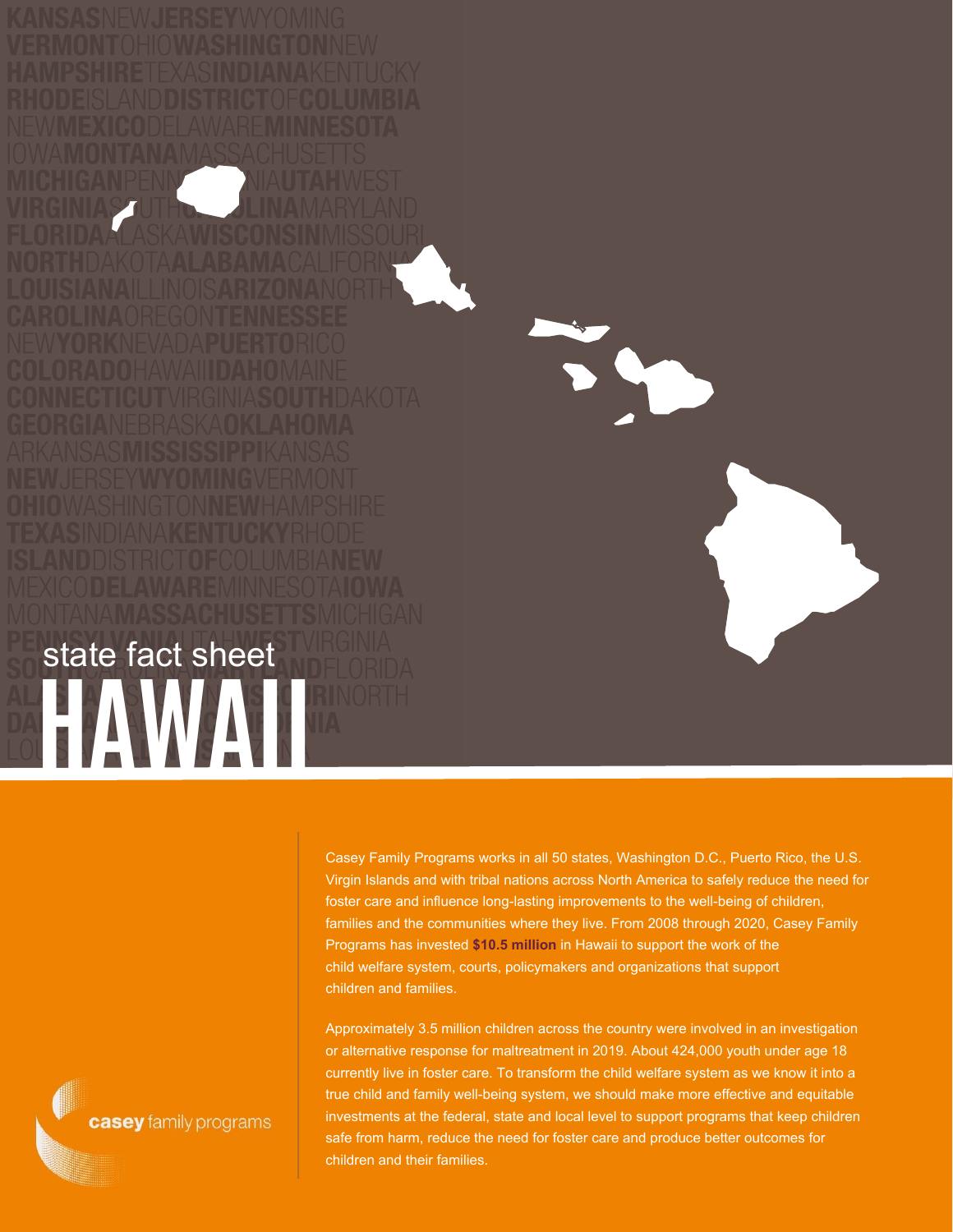We talk about a "foster care system," but the goal is to create a child and family well-being system that prevents abuse and neglect and helps every child grow up safely in his or her own family whenever possible. Rather than waiting for maltreatment to occur, we can improve the safety of children who have come to the attention of child protective services by helping their families with evidence-based and promising practices.

Across Hawaii in 2019, approximately:



Most states currently are limited to using the bulk of the \$9.8 billion in dedicated federal child welfare funding only for services related to foster care. The Family First Prevention Services Act of 2018 and the Family First Transition Act of 2019 provide states with the historic opportunity to invest federal funding to support preventive services, including substance abuse, mental health and parental skill training, so more children can remain safely at home. States and tribes now have access to new federal prevention resources to help keep children safe from harm in the first place by helping strengthen their families.

How federal child welfare funding is currently aligned in Hawaii\*:

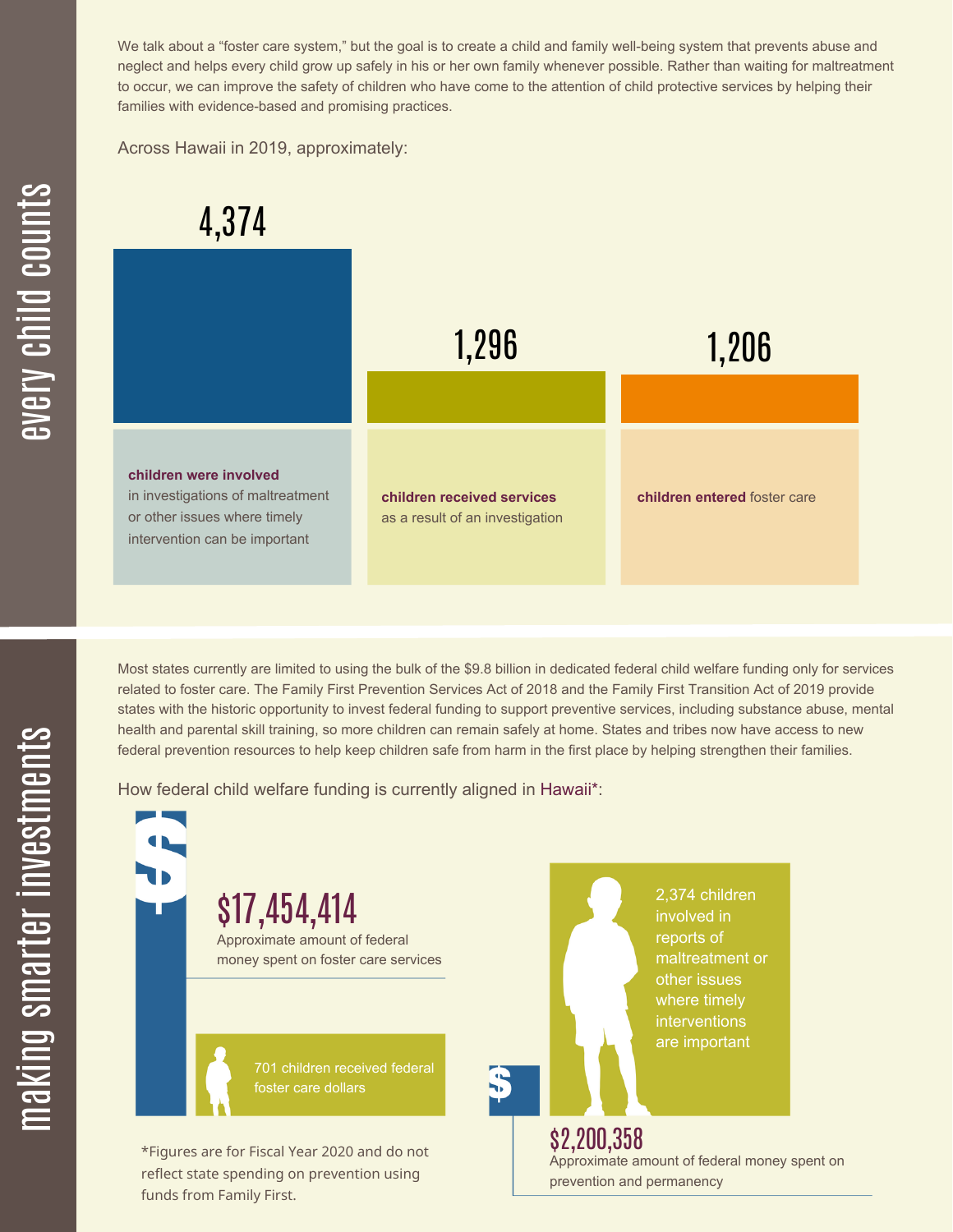$\overline{\phantom{1}}$  $\overline{\mathbf \Theta}$  $\overline{\mathbf{C}}$ <u>pin</u>  $\overline{\mathbf{C}}$  $\overline{\mathbf{C}}$  $\equiv$  $\overline{\mathbf{c}}$  $\overline{\phantom{0}}$  $\boldsymbol{\mathcal{O}}$ a  $\overrightarrow{\mathbf{e}}$ 

Safety and effective response go hand in hand. Most children enter foster care due to neglect and other reasons — not because of physical or sexual abuse. In Hawaii, providing targeted and effective interventions as soon as possible, including by accessing new federal resources provided under the Family First Prevention Services Act and the Family First Transition Act, can safely allow children to remain with their families and thrive.

97% of

**Hawaii** 

do not

children in

experience

occurrence of

maltreatment

a repeat

within six

months

Reasons children in Hawaii enter foster care:





\*"Other" includes parental substance abuse, child substance abuse, child disability, child behavior problems, parent death, parent incarceration, caretaker inability to cope, relinquishment or inadequate housing.

What happens to children who end up in foster care? Most are safely reunited with their own family or extended family. A significant number are adopted. Under the Family First Prevention Services Act, communities can more easily invest in helping more children to grow up in safe, stable families by providing appropriate and timely services prior to the need for removal, or after they return home or have been adopted.

Among children in Hawaii who exited foster care in 2019: